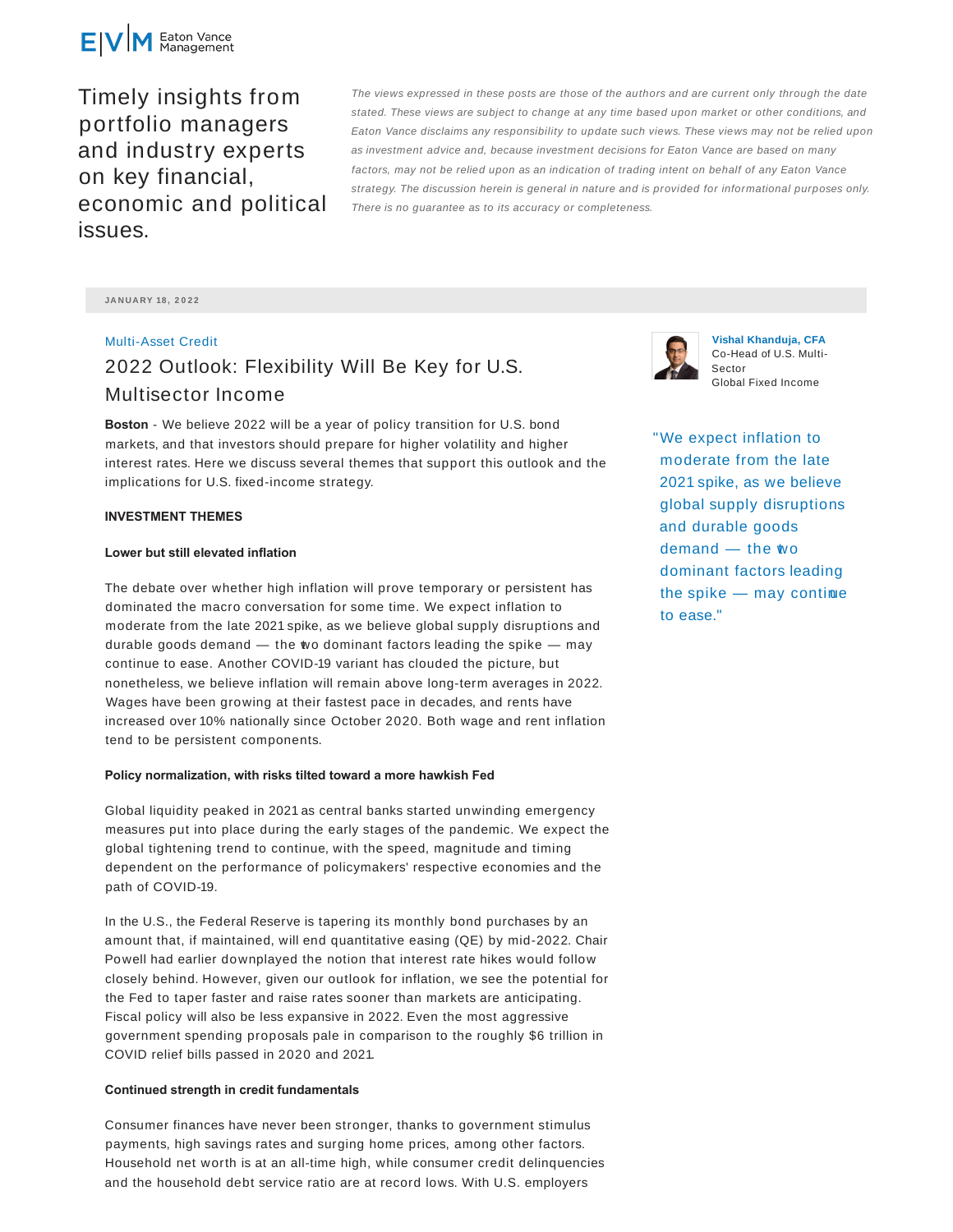currently looking to fill more than 10 million job openings, wage inflation should remain supportive of the consumer.

Corporate balance sheets are also in very good shape, as are corporate earnings. S&P 500 companies reported third-quarter earnings growth of approximately 40%, and profit growth is expected to remain healthy over the coming quarters. Inflation is generally good for corporate earnings, especially when combined with above-trend GDP growth, which is the consensus forecast for 2022. So far, most companies have been able to pass through higher costs.

## **Challenging starting point for markets**

A substantial portion of the investment-grade U.S. bond market appears priced for perfection. Credit spreads on the Bloomberg U.S. Corporate Investment-Grade Index tightened to their lowest levels of the past 15 years in June 2021. Spreads on securitized indexes are also compressed. And while nominal yields have risen in 2021, they remain very low.

### **STRATEGY IMPLICATIONS**

# **Focus on credit**

We are more constructive on credit as a return driver in 2022, given strong fundamentals. Healthy consumer balance sheets, low unemployment and wage inflation should be supportive of assets across the consumer space. Corporates will generally benefit from an inflationary environment. For example, banks should see stable to declining loan losses, combined with the potential for yield curve steepening, resulting in higher profitability.

Within corporate credit, we remain cautious on single A-rated nonfinancial issuers due to their limited potential for spread tightening and possibly higher downgrade risks. In recent quarters, management teams in this cohort have demonstrated a preference for shareholder rewards over credit ratings stability.